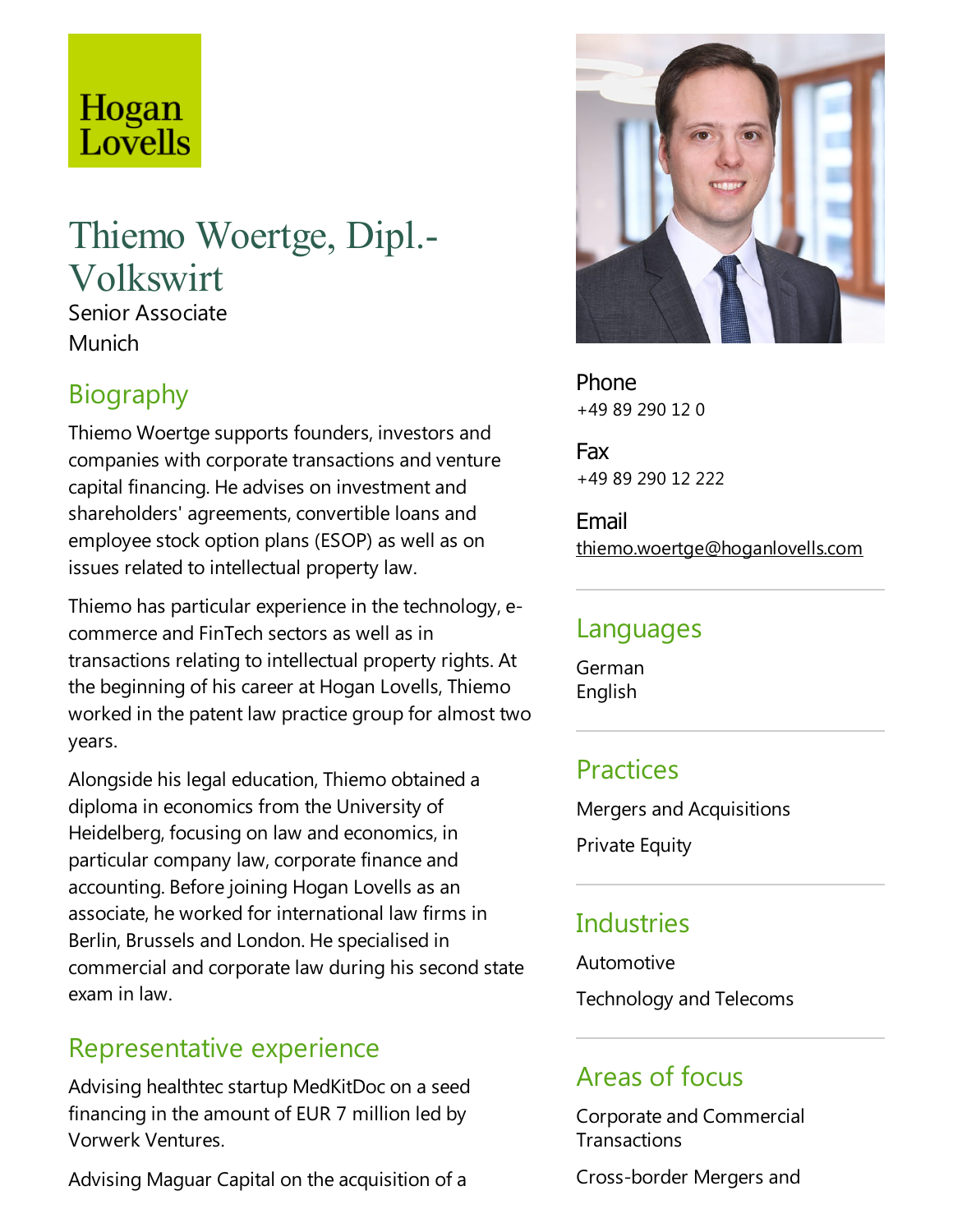minority stake of STP.

Advising conversational commerce startup Charles on a seed financing round of more than EUR 6 million led by Accel and HV Ventures.

Advising ConTech startup Flexcavo on a EUR 6.4 million seed financing round led by VR Ventures.

Advising Alasco on its series B financing round of EUR 35 million led by venture capital fund Insight Partners and private equity platform Lightrock.

Advising Limehome on several financing rounds by HV Ventures, Picus Capital und Lakestar.

Advising Tengelmann Ventures, HTGF and Bayern Kapital as well as various business angels on the sale of their majority stake in the Munich software start-up Metoda by way of a secondary transaction.

Advising Wirelane on its EUR 18 million series B financing round led by Abacon Capital and its series A financing round of Vito Ventures, Coparion, High-Tech Gründerfonds and Ritter Starkstromtechnik.

Advising Personio on its series C and series D financing rounds.

#### Latest thinking and events

- **Press Releases** 
	- **Hogan Lovells advises BMW and Mercedes-Benz** on the sale of "Share Now" to Stellantis
- **Press Releases** 
	- **Hogan Lovells advises Saint-Gobain on the** acquisition of Monofrax
- **Press Releases** 
	- **Hogan Lovells advises Vytal on a Series-A** financing round
- **Press Releases** 
	- $\blacksquare$  Hogan Lovells advises PTC on the acquisition of RE'FLEKTIP
- **Press Releases** 
	- **Hogan Lovells advises MedKitDoc on seed** financing in the amount of EUR 7 million

Acquisitions

Emerging Companies

Infrastructure/Energy M&A and Joint Ventures

#### Education and admissions

#### Education

Second State Exam in Law, Higher Regional Court of Berlin, 2015

First State Exam in Law, Humboldt University of Berlin, 2013

Diploma of Economics, Heidelberg University, 2010